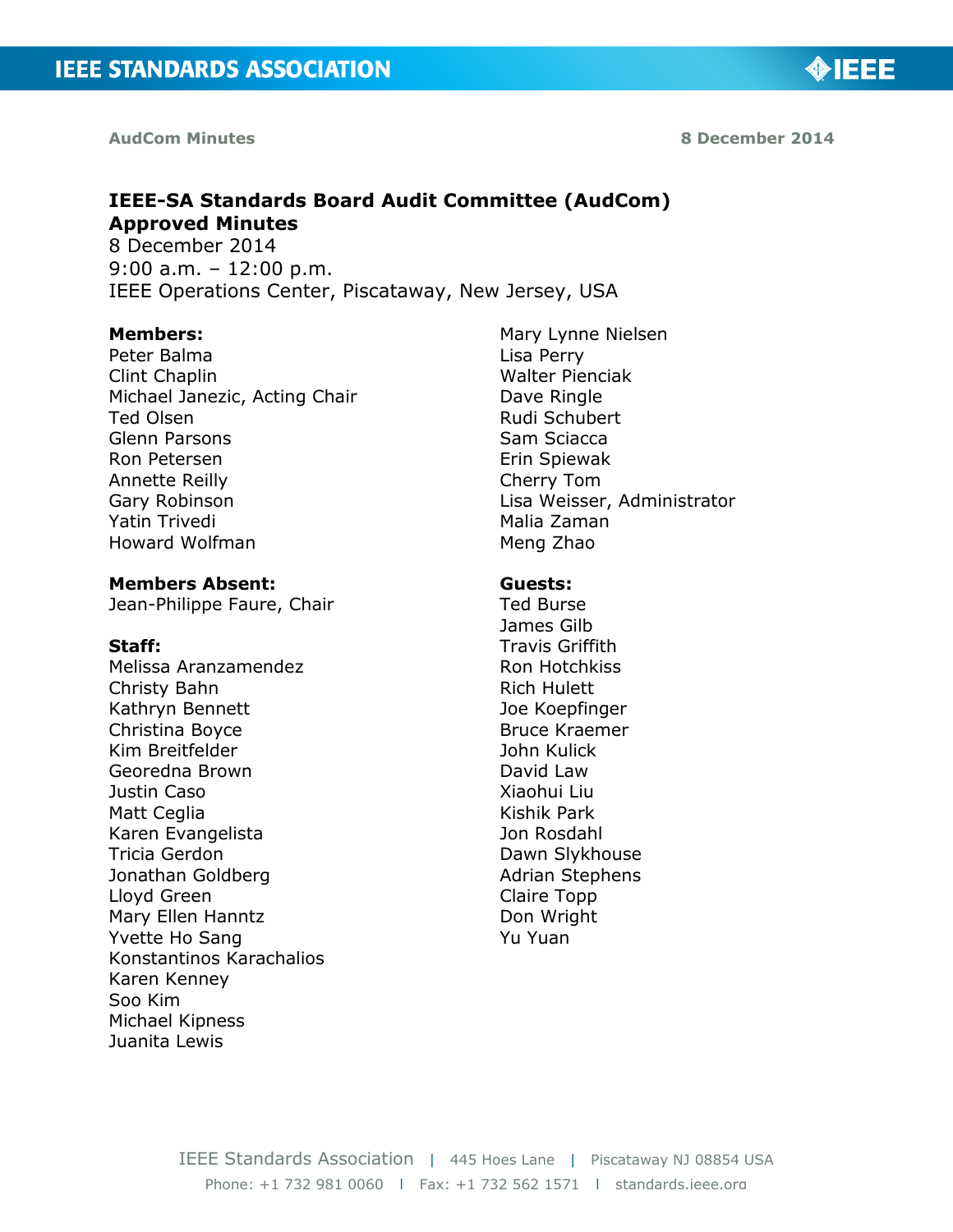# **[Unless otherwise noted, all votes are unanimous]**

# **1. CALL TO ORDER AND INTRODUCTIONS**

Acting Chair Janezic called the meeting to order at 9:00 a.m. and there was a round of introductions by all present.

## **2. REVIEW AND APPROVAL OF THE AGENDA**

Acting Chair Janezic asked if there were any additions, deletions, or alterations to the published agenda. Peter Balma requested a discussion about Subgroups and Subcommittees be added to the agenda, and it was agreed that this would be added under New Business. During a later discussion in the meeting, it was agreed that the group would hear a presentation by James Gilb under New Business that shows several questions from IEEE 802 EC about the AudCom Baseline documents.

### **Motion: Approve the 8 December 2014 AudCom meeting agenda. Upon vote, the motion passed.**

# **3. APPROVAL OF MINUTES OF THE 19 AUGUST 2014 AUDCOM MEETING**

**Motion: Approve the minutes of the 19 August 2014 meeting. Upon vote, the motion passed.**

### **4. P&P REVIEW**

## **4.1 Status of Continuing Sponsor P&P Review**

4.1.1 C/PA - Jean-Philippe Faure, Michael Janezic

Acting Chair Janezic turned the Chair over to Ted Olsen for this discussion. He reported that although the P&Ps are almost ready to be recommended for acceptance, there are still two issues, Voting Membership and Appeals, which have not been resolved with the Sponsor. Mike proposed that he will draft language for the Sponsor to adopt. After discussion in the meeting, it was agreed that the Sponsor needs to include the language and get the P&Ps accepted, as they expired December 2013.

**AI:** Mike, with help from Mike Kipness, Annette Reilly, and Don Wright will draft language for the Sponsor regarding the Voting Membership and Appeals clauses.

#### **Motion: Draft language for Voting Membership and Appeals clauses will be provided to C/PA with the expectation that the language will be incorporated by the March 2015 AudCom meeting. Upon vote, the motion passed.**

The Chair was returned to Acting Chair Janezic.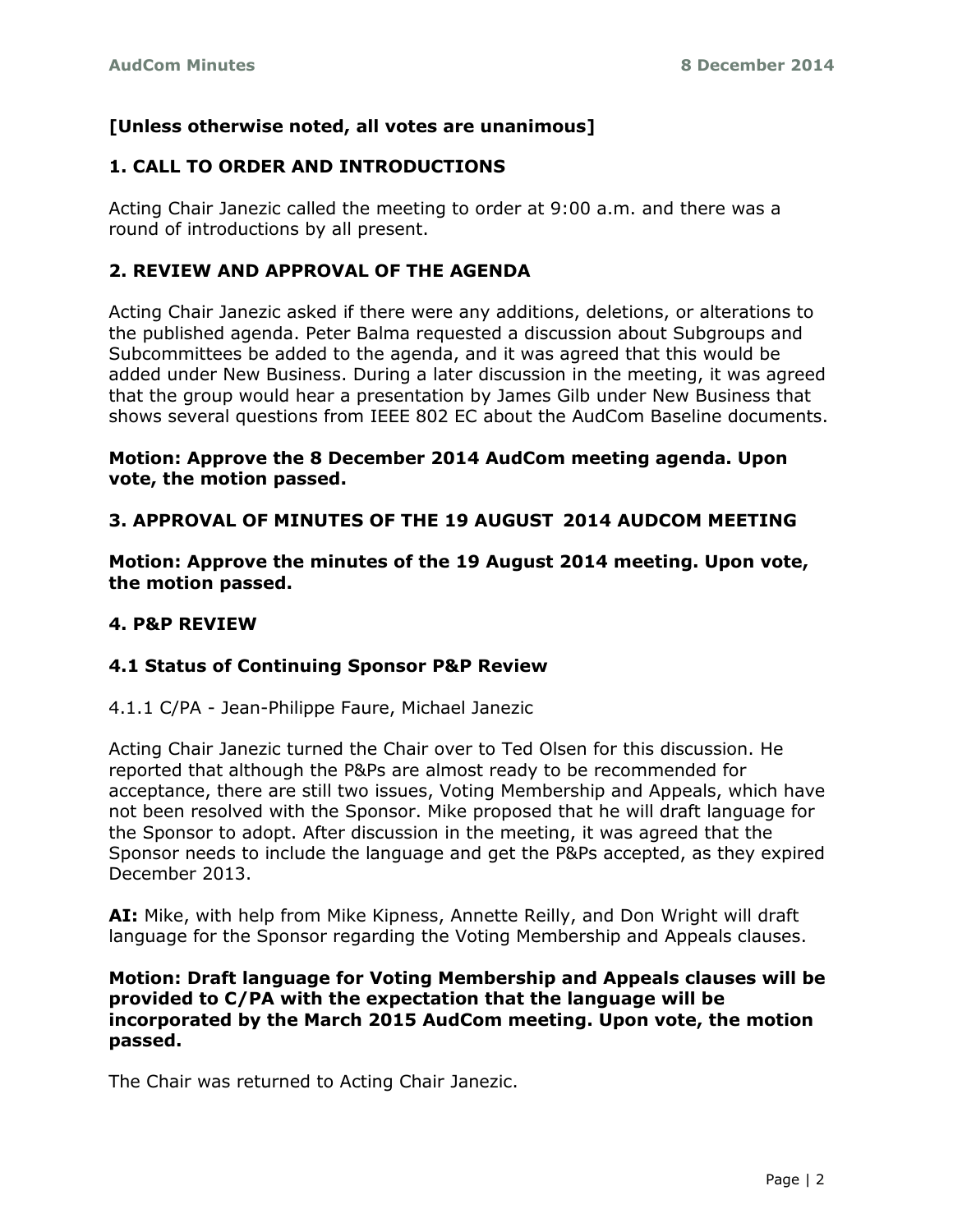### **4.2 Status of New Sponsor P&P Review**

4.2.1 EMB/11073 - Yatin Trivedi, Ted Olsen

### **Motion: To recommend acceptance of the EMB/11073 P&P. Upon vote, the motion passed.**

4.2.2 MTT/SCC - Peter Balma, Annette Reilly

Acting Chair Janezic recused himself from this discussion because he is on the MTT/SCC committee and drafted the P&P document. Peter reported that the P&Ps could be ready for a recommendation for acceptance with a couple of very minor editorial corrections. It was agreed that the P&Ps would be conditionally recommended for acceptance, and Lisa Weisser will make the corrections.

**AI:** Lisa Weisser will make the two minor editorial corrections and when complete, upload the P&Ps as accepted.

### **Motion: To recommend conditional acceptance of the MTT/SCC P&P; once the condition is met and the minor edits are made, the P&Ps will be accepted. Upon vote, the motion passed.**

#### 4.2.3 NTC/SC - Annette Reilly, Glenn Parsons

Glenn reported that there is still one outstanding issue regarding obtaining and maintaining voting membership. AudCom agreed that this topic needs to also be clearly defined in the Baselines, and the topic will be discussed in the Baselines review ad hoc. This P&P will continue under review and move to the March agenda.

### 4.2.4 SASB/SCC14 - Gary Robinson, Glenn Parsons

Gary reported that there are still a couple of issues that need to be addressed with the document, including a better definition of the requirements for membership and voting membership. This P&P will continue under review and move to the March agenda.

4.2.5 SASB/SCC42 - Ronald Petersen, Gary Robinson

### **Motion: To recommend acceptance of the SASB/SCC42 P&P. Upon vote, the motion passed.**

### **4.3 Status of Continuing Working Group P&P Review**

4.3.1 PE/IC/ICC\_WG - (common - all PE/IC WGs) - Michael Janezic, Yatin Trivedi

Acting Chair Janezic turned the chair over to Ted Olsen for this discussion. He reported that there are a couple of issues that need to be addressed with the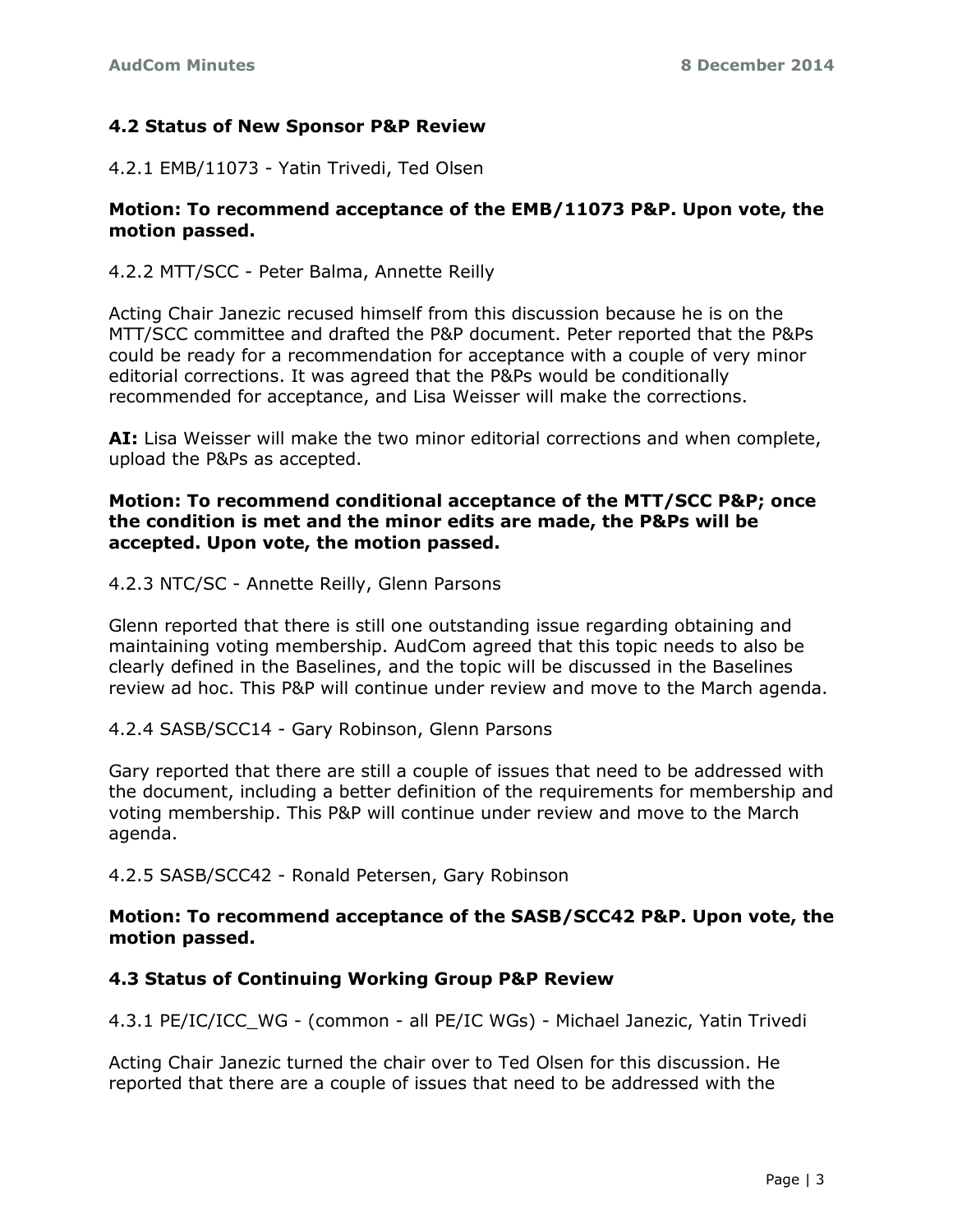document, including definition of membership. This P&P will continue under review and move to the March agenda.

4.3.2 PE/SUB/WGE9 - (common - all PE/SUB WGs) - Howard Wolfman

Howard reported that there were some issues that need to be addressed with the document. Note: this document is on the 2012 Baseline; given when it was submitted, that is permissible. Mike Janezic agreed to also review the document. This P&P will continue under review and move to the March agenda.

4.3.3 RAS/SC/MDR - Annette Reilly, Howard Wolfman

#### **Motion: To deem without issue the RAS/SC/MDR WG P&P. Upon vote, the motion passed.**

### **4.4 Status of New Working Group P&P Review**

4.4.1 PE/EM/Motor - WG112 - (common - all PE/EM WGs) Ronald Petersen

Ron reported that there are still some issues with the document that need to be addressed. This P&P will continue under review and move to the March agenda.

4.4.2 PE/PSACE/DSAPRAC - (common - all PE/PSACE WGs) Peter Balma, Ted Olsen

Ted reported that there were very minor editorial corrections to be made, but after these are completed, the P&Ps are found without issue.

### **Motion: To deem without issue after minor edits the PE/PSACE (common) WG P&P. Upon vote, the motion passed.**

### **4.5 Status of Sponsor P&Ps Expiring in December 2014**

4.5.1 SASB/SCC22 Power Quality

Lisa Weisser told the group that SASB/SCC22 has asked for an extension for the update to their Sponsor P&Ps. They anticipate finalizing the document in January.

**Motion: To approve the extension request from SASB/SCC22 Power Quality with a deadline to submit the P&Ps for the March 2015 AudCom meeting. Upon vote, the motion passed.**

### **5. OLD BUSINESS**

### **5.1 Action Item Review**

Lisa reviewed the action items and noted that the only open action item relates to the instructional text for the AudCom Baselines, but this text cannot be finalized until the next round of updates to the Baselines takes place.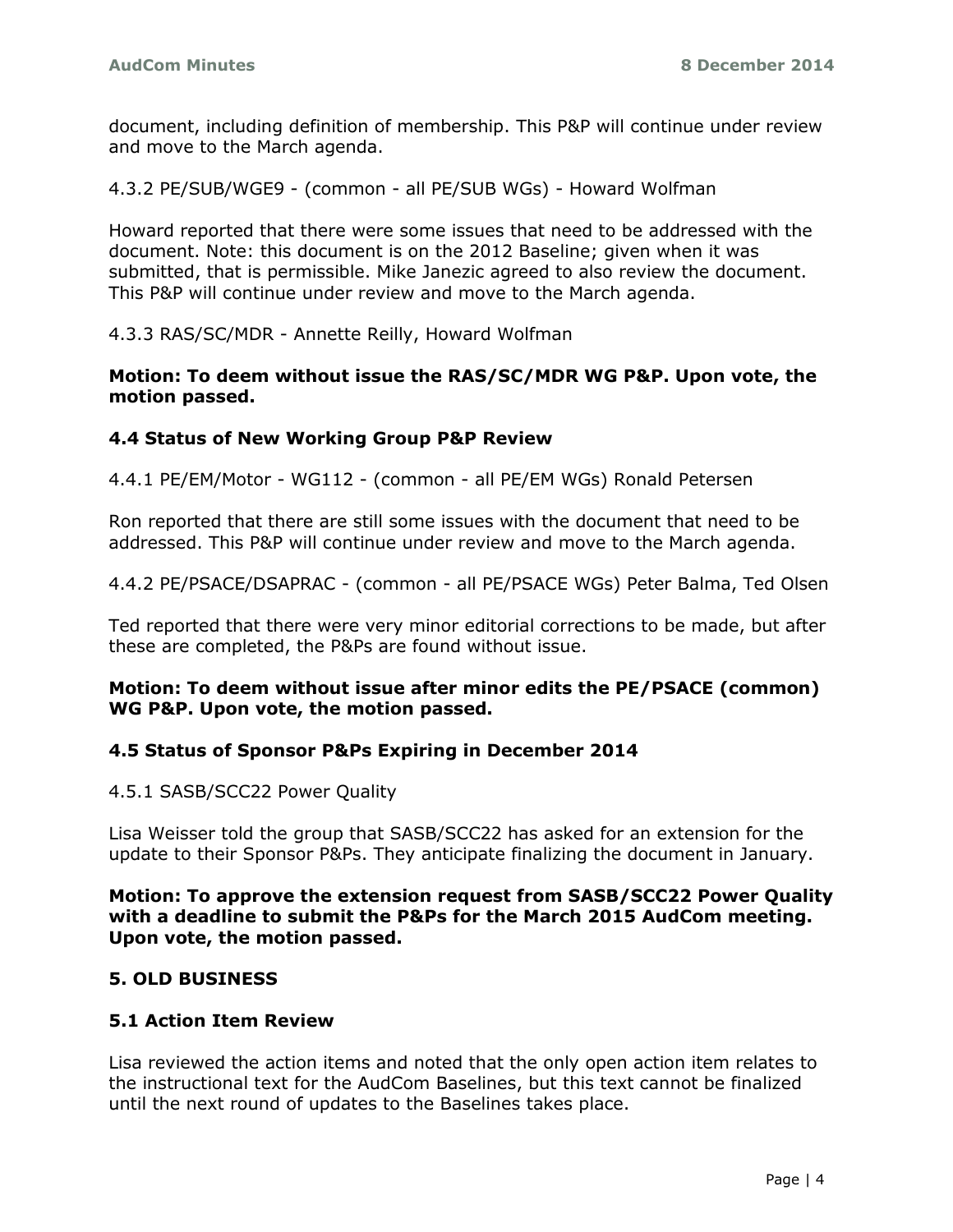| <b>Action Item</b>                                                                                                                                                                                                   | <b>Status</b>  | <b>Update</b>                                                                                                                                                                                  |
|----------------------------------------------------------------------------------------------------------------------------------------------------------------------------------------------------------------------|----------------|------------------------------------------------------------------------------------------------------------------------------------------------------------------------------------------------|
| Voting of Chair/Vice<br>Chair Ad Hoc - Mike<br>will edit the<br>recommended<br>wording based on<br>the feedback from<br>the AudCom<br>meeting and provide<br>the text to Jim<br>Hughes for feedback<br>from the CAG. | Complete       | CAG reviewed the wording at its<br>September meeting and agreed<br>that the wording would work for<br>corporate members. The<br>language was passed to Ted for<br>the Baselines Review ad hoc. |
|                                                                                                                                                                                                                      |                |                                                                                                                                                                                                |
| Peter Balma agreed<br>to review the<br>instructional text for<br>the Baselines.                                                                                                                                      | In development | As Baselines are updated,<br>instructional text will be<br>reviewed.                                                                                                                           |

### **5.2 Review 2013 Baseline Comments, and Address Consistency and Alignment Between the Sponsor and Working Group P&Ps Ad Hoc - Ted Olsen**

Ted showed the progress of the ad hoc in working through the items in the tracking list that he developed. The tracking list covers balloted comments from 2013 that have not yet been addressed, along with language forwarded from other recent AudCom ad hocs: *Suspension of Rules* and *Voting of Chair and Vice Chair and Meeting Notices*. Additionally, several Sponsors have sent specific issues that they have had when updating their own P&Ps, and these were included in the tracking list for the ad hoc to review.

Ted reminded the group that the timeframe for the recommended updates to the Baselines is September 2015, and given the current SASB meeting series schedule, his goal is to get through the tracking list by the March AudCom meeting. Starting in January, he will hold meetings of the ad hoc every other week.

The original ad hoc included the following members: Peter Balma, Herb Bennett, Matt Ceglia, Jonathan Goldberg, Dave Ringle, Mike Seavey, Lisa Weisser, and Howard Wolfman. With the additional topics that are being discussed, the group will also include Jean-Philippe Faure, James Gilb, Travis Griffith, Yvette Ho Sang, Mike Janezic, Soo Kim, Mike Kipness, Brenda Mancuso, Glenn Parsons, Lisa Perry, Gary Robinson, and Adrian Stephens.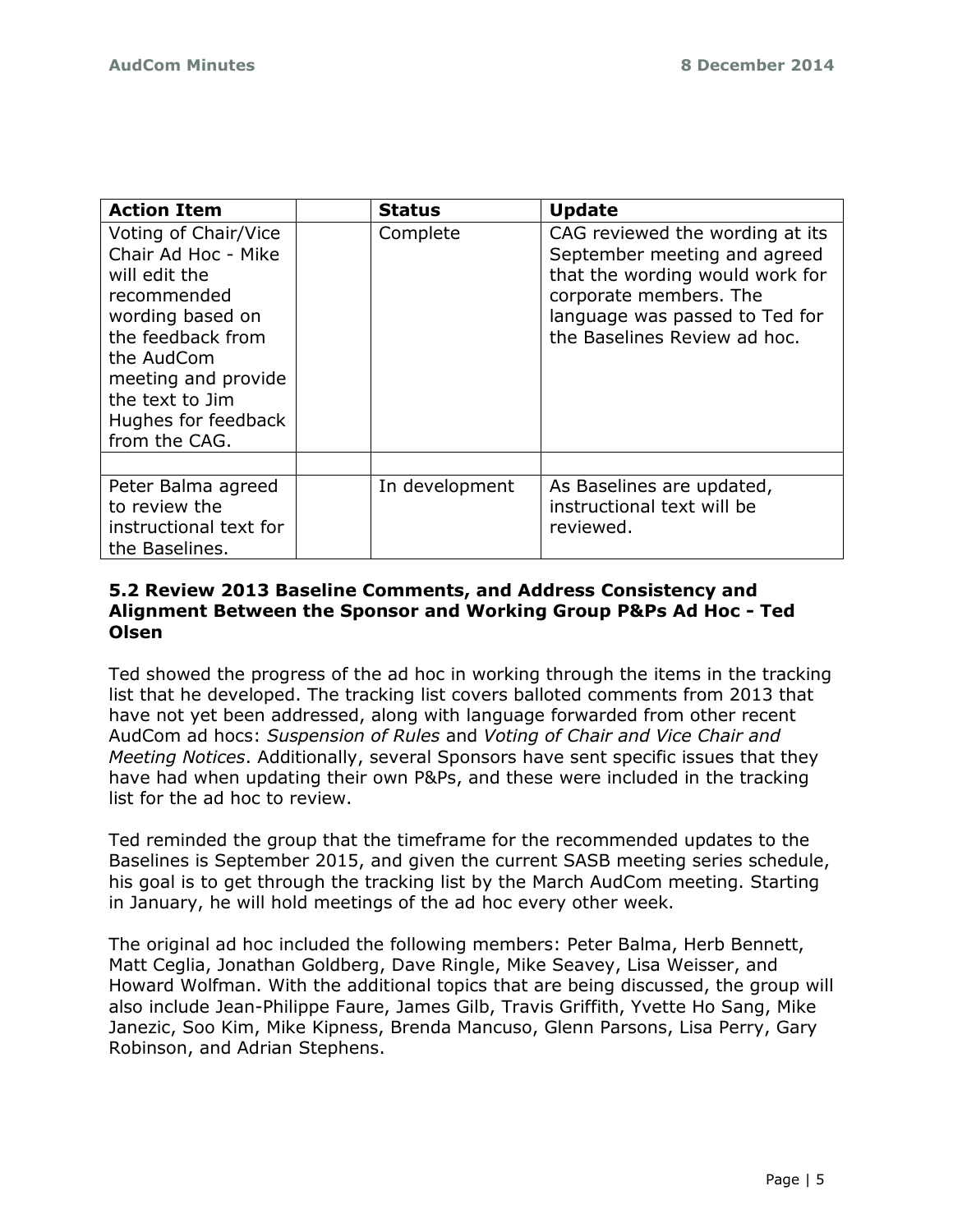**AI:** Lisa Weisser will send a Doodle poll to set up the every other week ad hoc meetings.

### **5.3 Ad Hoc to Clarify the Language in the AudCom Conventions Regarding Updates to the Baseline Documents - Gary Robinson**

Gary presented the recommended new wording for the AudCom Conventions regarding the timing of updates to the AudCom Baseline documents. It was agreed that the revised timeframe would not preclude making any critical changes to the Baselines in the interim based on changes to higher level documents.

### **Motion: To approve the draft language for the AudCom Conventions about the frequency of updates to the Baseline documents with editorial correction describing third quarter meeting series. Upon vote, the motion passed.**

**AI:** Lisa Weisser will edit the wording describing the third quarter meeting series, and work with IT to get the updated Conventions posted to the website.

The Ad Hoc, chaired by Gary Robinson, and including Ted Olsen, Ron Petersen, and Lisa Weisser, was disbanded with thanks.

## **5.4 Working Group P&P Review Process and the myProject System - Christina Boyce**

Christina updated the group about the IT request by AudCom to have the Working Group P&P review history display similar to the Sponsor P&P review history in myProject. While the initial goal was to try to have this modification completed before the end of 2014, the IT group reached the point from which no changes were going to be made to the legacy system. The request will now be incorporated with other enhancement requests as requirements for the full myProject suite redesign effort to take place during 2015.

# **6. NEW BUSINESS**

## **6.1 Addition to Agenda about Subcommittees and Subgroups - Peter Balma**

Peter raised the question about whether the subcommittee and subgroup information belongs in the P&P documents or would it be more accurate to keep that information in the Sponsor's Operations Manual. After a discussion, it was agreed that this will also be added to the Baselines review ad hoc tracking list.

### **6.2 Questions from IEEE 802 EC about AudCom Working Group P&Ps - James Gilb**

James presented questions that IEEE 802 EC had about specific issues in the Baseline documents that the group identified when developing their own Working Group P&Ps. These include, among others, holding multiple positions in a Working